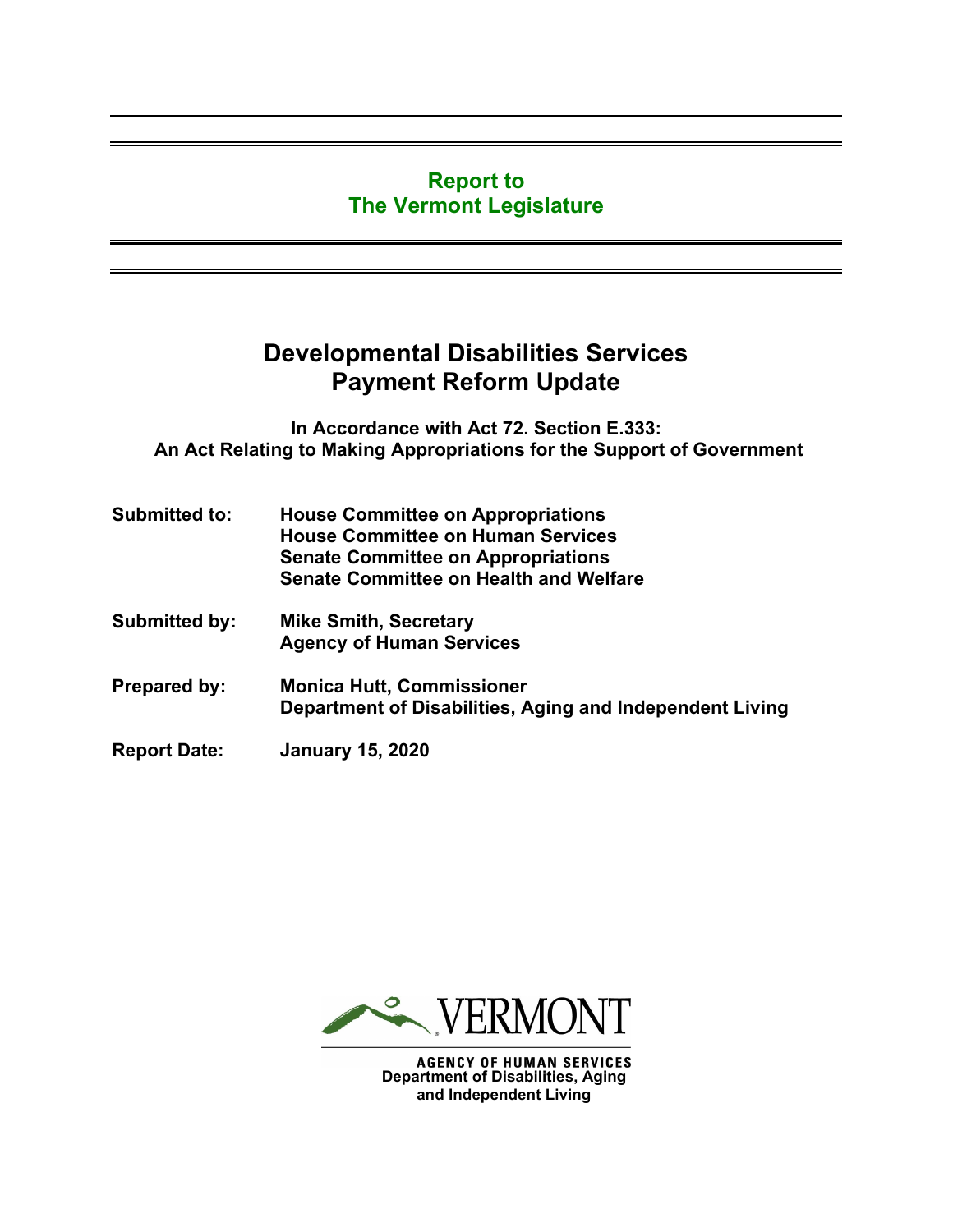# Table of Contents

| 1. Anticipated costs to both providers and the State of any potential changes and any identified funding |  |
|----------------------------------------------------------------------------------------------------------|--|
|                                                                                                          |  |
| 3. How the proposed model addresses individualized services and community inclusion                      |  |
| 4. Stakeholder engagement, including how their feedback was incorporated into the plan. 7                |  |
| 5. A description of how the model works in relation to payment and sustainability of the system and its  |  |
|                                                                                                          |  |
|                                                                                                          |  |
| 8. Maintaining choice of provider, service management, and service options11                             |  |
| 9. How it will hold providers accountable for service expenditures and individual recipient outcomes 11  |  |
|                                                                                                          |  |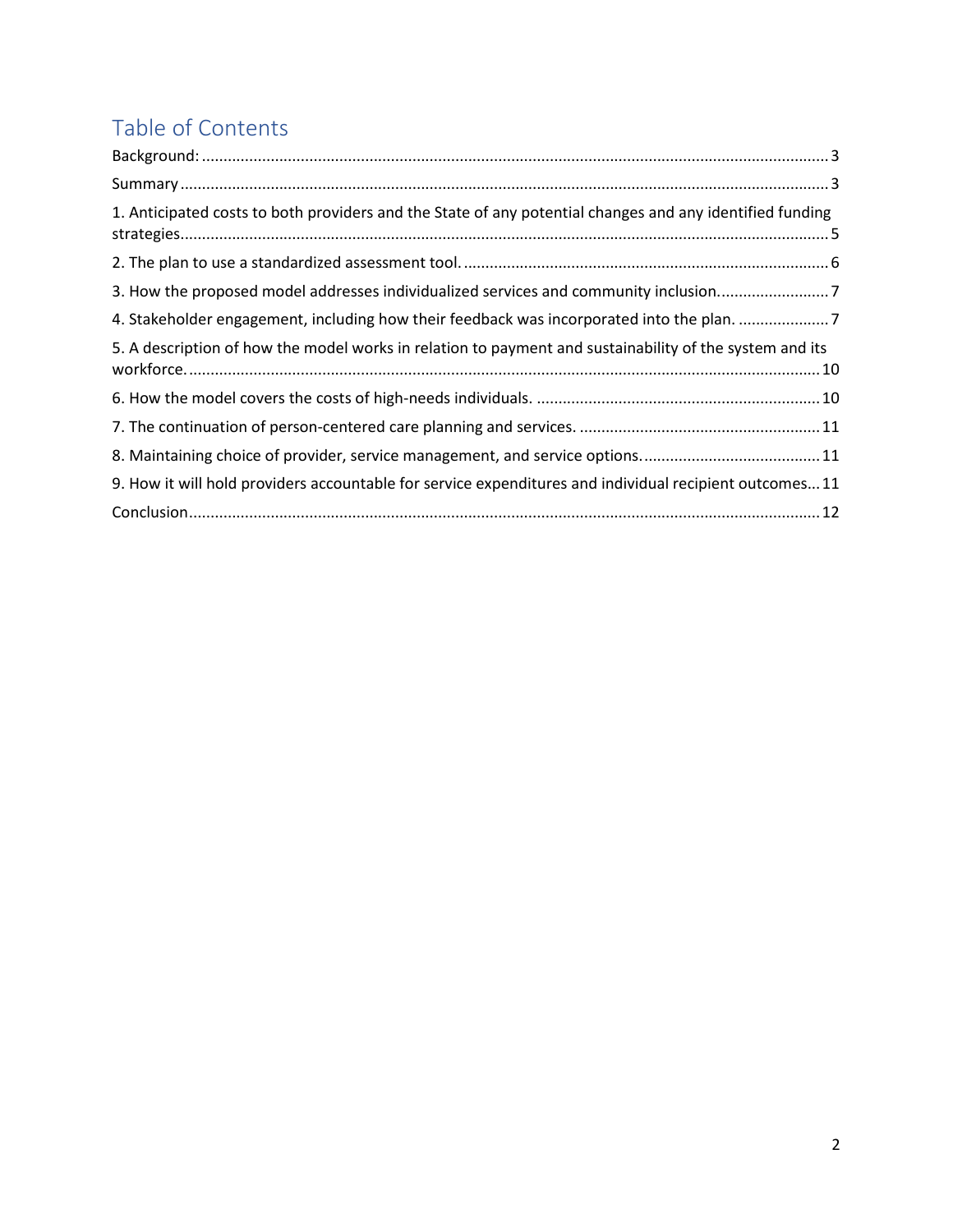## <span id="page-2-0"></span>Background:

Act 72. Section E.333 requires the Agency of Human Services to report to specific committees of the legislature regarding developmental disabilities services payment reform as follows:

(a) The Agency of Human Services shall submit an update to the House Committees on Appropriations and on Human Services and to the Senate Committees on Appropriations and on Health and Welfare Committee on the progress made on developmental disability service delivery and payment reform model on or before January 15, 2020. The update shall provide information on the decisions made to date on the proposed model for developmental disabilities payment and service delivery reform and shall include information on:

(1) anticipated costs to both providers and the State of any potential changes and any identified funding strategies;

- (2) the plan to use a standardized assessment tool;
- (3) how the proposed model addresses individualized services and community inclusion;
- (4) stakeholder engagement, including how their feedback was incorporated into the plan;

(5) a description of how the model works in relation to payment and sustainability of the system and its workforce;

- (6) how the model covers the costs of high-needs individuals;
- (7) the continuation of person-centered care planning and services;
- (8) maintaining choice of provider, service management, and service options; and
- (9) how it will hold providers accountable for service expenditures and individual recipient outcomes.

#### <span id="page-2-1"></span>**Summary**

The Department of Disabilities, Aging and Independent Living (DAIL) initiated a Developmental Disabilities Services (DDS) Payment Reform project in response to the discovery of gaps in information linking payment for authorized Home and Community Based Services (HCBS) to services delivered, impacting DAIL's ability to ensure proper oversight of the fiscal integrity of the Developmental Disabilities Services system. In order to address the identified problems, the State engaged in a payment reform project to create a transparent, accountable, and effective payment model for DDS that aligns with the Agency's broader payment reform and health care reform goals.

The DDS Payment Reform project was launched in January 2018 and has included stakeholder involvement and feedback. The Payment Reform project is comprehensive, reviewing all the components of payment and accountability for service delivery. These components include:

- Assessment of Need: How are people's needs assessed?
- Resource Allocation: How do assessed needs translate into funding?
- Payment Method: How does the state pay for services?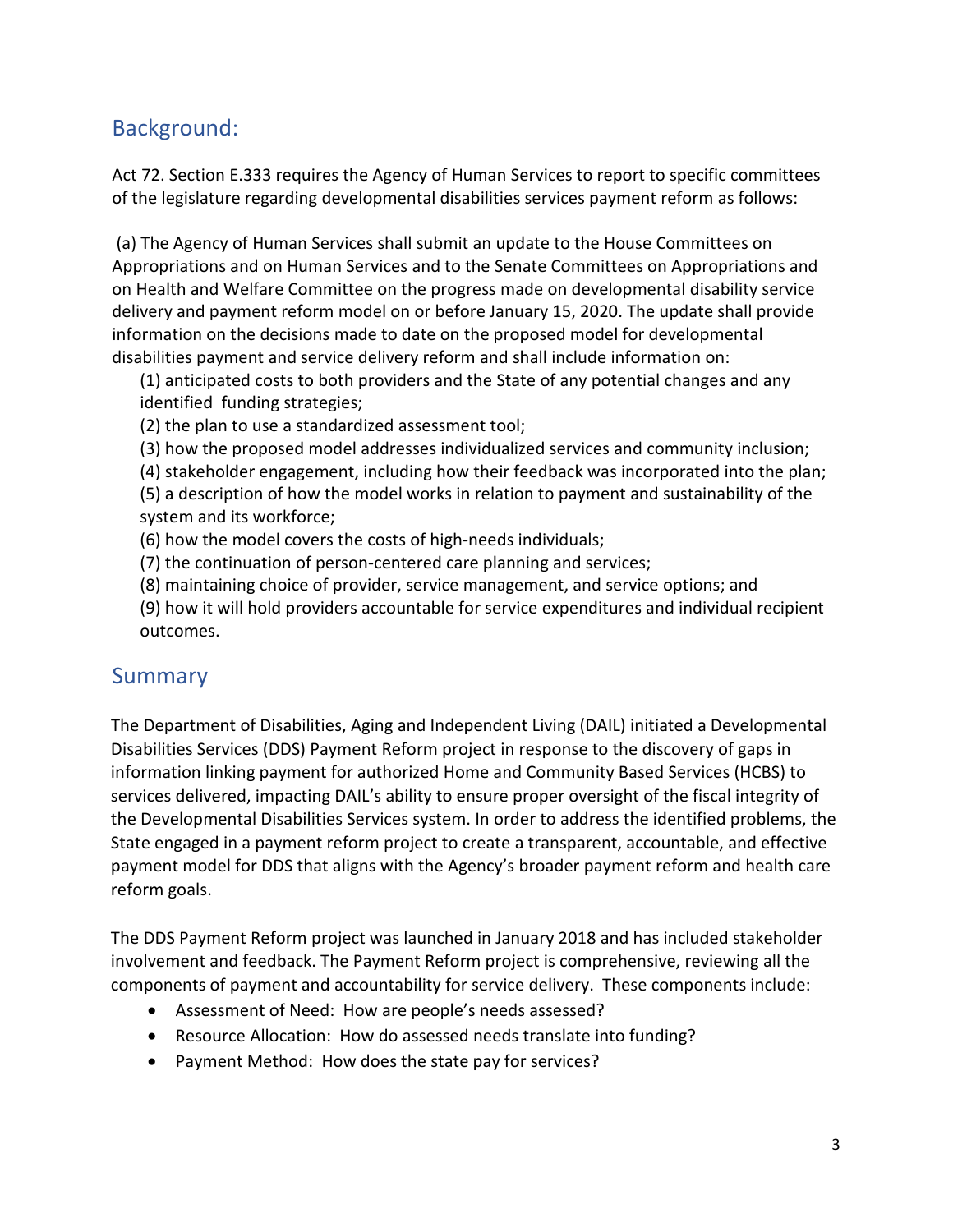- Service Planning and Delivery: How is a service plan developed, implemented and monitored?
- Accountability: How does the state track what was paid for, what was provided to individuals and if people's needs are met?

#### Decisions made to date:

To date, DAIL has made the following decisions with regards to the DDS Payment Reform Model Project:

- 1. **Validated, Standardized Assessment:** Throughout the state, providers have been using a home-grown assessment tool that was originally developed more than twenty (20) years ago. Our experience with this current tool is that it can result in variable assessments that are more subjective in nature and can lead to an inequitable assessment of need for individuals receiving services. Since that time, much has been learned nationally about developmental services assessment and new tools have been developed that have been evaluated and validated. **DAIL will be implementing a validated, standardized assessment tool utilized across the country, the Supports Intensity Scale (SIS), and will be issuing a Request for Proposals for independent assessors.** This is discussed in more detail in Section 2 of this report.
- 2. **Encounter Data:** One of the primary reasons for engaging in this payment reform project was to increase the accountability for and transparency of services provided. Encounter data is information submitted by providers that documents both the clinical conditions as well as the services delivered to individuals. It is important for both providers and the State to know what services were provided, to which individuals, in what volume and to be able to confirm that individuals received the services that they were assessed to need. Our ability to do this has been hindered a lack of that data and by antiquated, inaccessible and/or inefficient systems for reporting encounter data. **Encounter data will be reported by providers using the state's Medicaid Management Information System (MMIS).** This will bring DDS service providers into compliance with the recommendations of the 2014 State Auditor's Report ("Develop a mechanism to determine the extent to which clients are receiving services, including the number, types, and frequency, for which DAIL is paying an inclusive rate to the DAs."). This is discussed in more detail in Sections 1b, 4 and 9 of this report.
- 3. **Standard Rates:** Under the current DDS system of care, with the exception of a few specific services, each DDS provider sets their own rates based on the amount of funding that they have available and often with little to no relationship to actual costs. Therefore, the rate paid for a given service varies from agency to agency. If we are to have a sustainable payment model with services provided by a financially healthy network of providers, we need to understand what the true costs are for each service and treat providers equitably in the rates paid. Furthermore, the Center for Medicare and Medicaid (CMS) expects that the rates paid for services are efficient, economical, support quality of care and are sufficient to enlist enough providers to ensure that care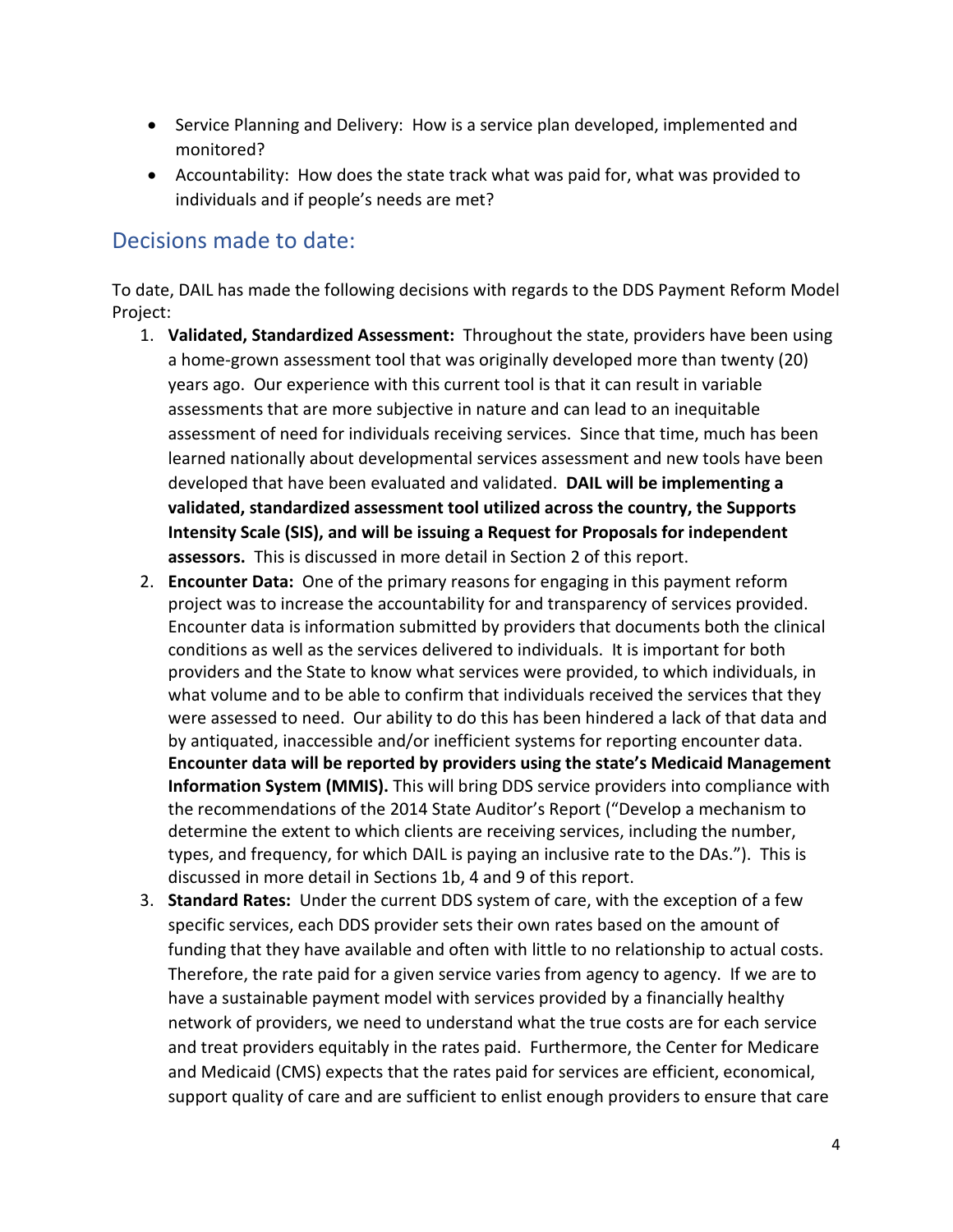is available. **The state will identify uniform rates for each service, taking into consideration the cost of the service and available funding.** This is discussed in more detail in Sections 1c, 4 and 9 of this report.

# <span id="page-4-0"></span>1. Anticipated costs to both providers and the State of any potential changes and any identified funding strategies.

To date, the anticipated costs to both providers and the State of planned changes under DDS payment reform fall into three categories:

#### a. **Standardized assessment:**

As described in Section 2 below, DAIL is working with the Department of Vermont Health Access (DVHA) to prepare a Request for Proposals (RFP) to procure independent assessors who will use the Supports Intensity Scale (SIS) assessment instrument. Because actual costs will be negotiated by contract subsequent to the RFP, DAIL is not able to specify the exact cost of independent assessors and use of the SIS assessment tool. DAIL has general estimates of this cost and plans to fund this within our current appropriation.

#### b. **Encounter data:**

As described in Sections 4 and 9 below, DAIL has worked with DVHA, DXC (the State's contracted Medicaid claims vendor) and providers to develop DDS HCBS encounter data reporting through the Medicaid Management Information System (MMIS). It should be noted that the reporting of encounter data has been an existing and long-term requirement of providers through the Monthly Service Report (MSR). The MSR system is antiquated and there have been gaps and inconsistencies in reporting, some related to how the current system is structured and some related to provider business practices. Rather than invest in an antiquated system, we determined that a consistent system for reporting across both DDS and Mental Health, the MMIS, which allows for billing of service claims and for the reporting of service delivery would be more efficient. While encounter data reporting has been an ongoing requirement, the state acknowledged that providers would need to update their reporting systems and institute new business practices in order to begin reporting encounter data into the MMIS. The DDS HCBS providers estimated costs for complying with the new encounter data requirements to include both one-time equipment or software upgrades and ongoing costs for personnel and other administrative functions. DAIL was able to provide some supports to providers to address those identified costs in their base budgets within our current appropriation. There will be an increase in the volume of claims that need to be processed by DXC. It is not known at this time whether this will result in increased cost to the State. There was a small cost for DXC to make changes to their system to prepare to receive the encounter claims from January to October of 2019.

#### c. **Rate-setting:**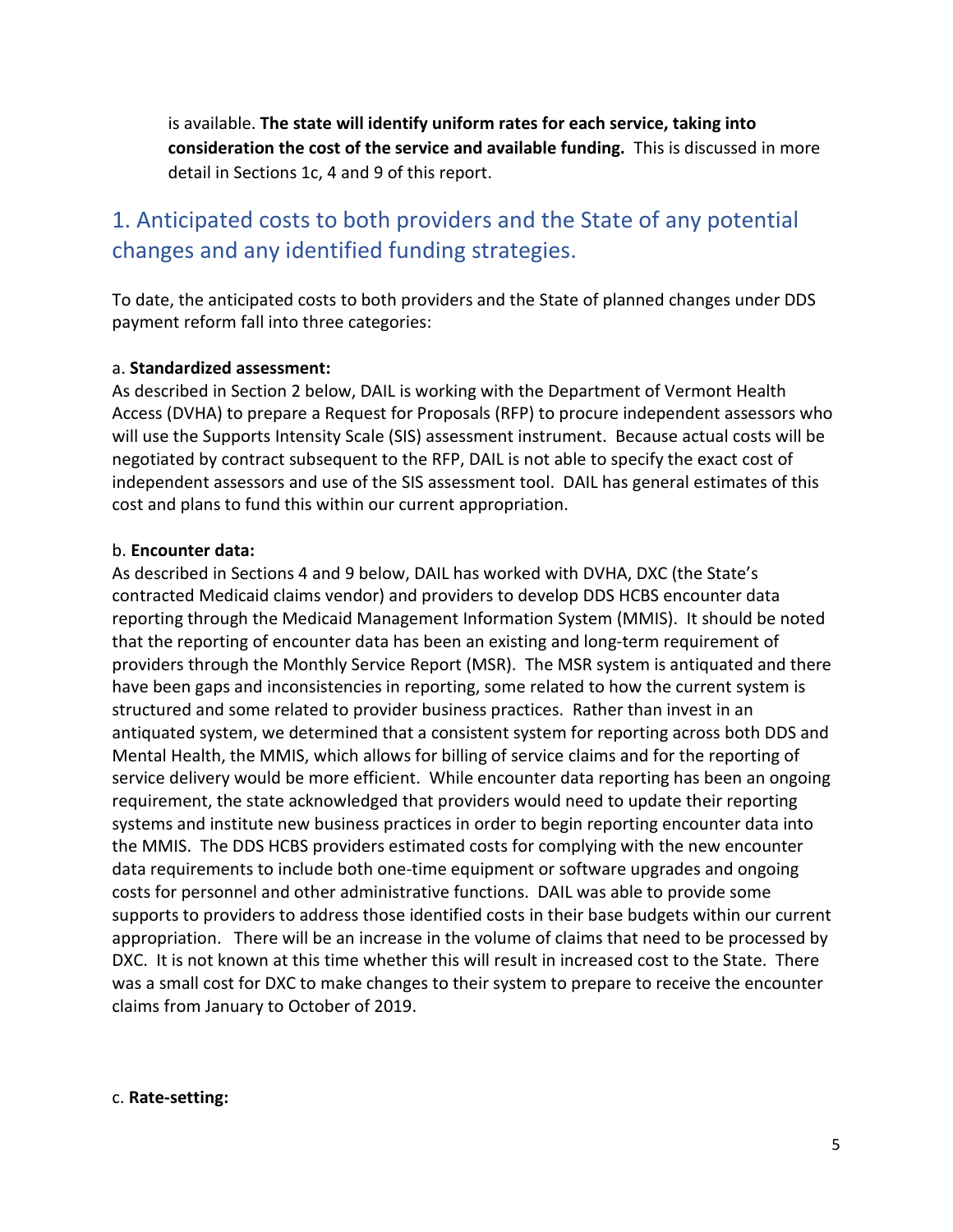As described in Sections 4 and 9 below, DDS payment reform activities have included extensive work on rate-setting. Currently, rates for individual services within HCBS are set by providers within the annual allocation to the provider, except for Case Management which is set by the State. Each provider has unique rates. As the DDS HCBS program has grown over the years, now supporting approximately 3,200 individuals, DDSD determined that it should re-examine the method of determining rates. The State intends to move to uniform rates across providers based upon the premise that it should pay the same rate for the same service regardless of the provider delivering the service, an approach that is common across Medicaid in Vermont and in other states. There were no new costs to the State for conducting the rate study. Existing State staff and DVHA contractors' time are part of the current budget. It should also be noted that the State has requested and been approved for additional federal assistance to cover 90% of costs associated with certain qualified payment reform activities. In support of the rate-setting work, DDS providers were asked to respond to a very detailed financial survey including details on compensation and benefits. This required a substantial commitment of staff time for providers.

The rate study was conducted by Burns and Associates, a contractor of DVHA, in collaboration with DAIL and providers. Based upon this rate study, rates will be identified. The State will need to determine the impact of those identified rates on our current appropriation for developmental disabilities services.

#### <span id="page-5-0"></span>2. The plan to use a standardized assessment tool.

DAIL has examined best practices in assessment of people with ID/DD receiving HCBS services. We decided that a consistent approach to determining individuals' needs, both transparent and equitable, was critical to the long-term sustainability of the DDS System. DAIL researched available tools and after getting input from a stakeholder workgroup (see #4 below), decided to move forward with use of the Supports Intensity Scale (SIS). The SIS is a standardized assessment instrument that is used in more states than any other instrument and can be used to support individualized funding/resource allocations that are both fair and equitable.

DAIL is now considering stakeholder workgroup recommendations regarding supplemental questions to be added to the standardized SIS tool as well as practices in other states to ensure a comprehensive assessment of individual needs. DAIL plans to secure additional stakeholder feedback on the proposed assessment instrument (SIS plus additional questions) before proceeding with the final assessment instrument design.

Under the 2014 federal HCBS rules, Vermont is obligated to address conflict of interest in HCBS case management. One of the elements of our current case management approach that raises concerns of conflict of interest is the assessment process, which is currently performed by employees of provider agencies (using an assessment tool that is neither standardized nor consistent). To address this conflict of interest, improve the validity and reliability of assessments, and ensure consistent use of person-centered assessment practices, DAIL is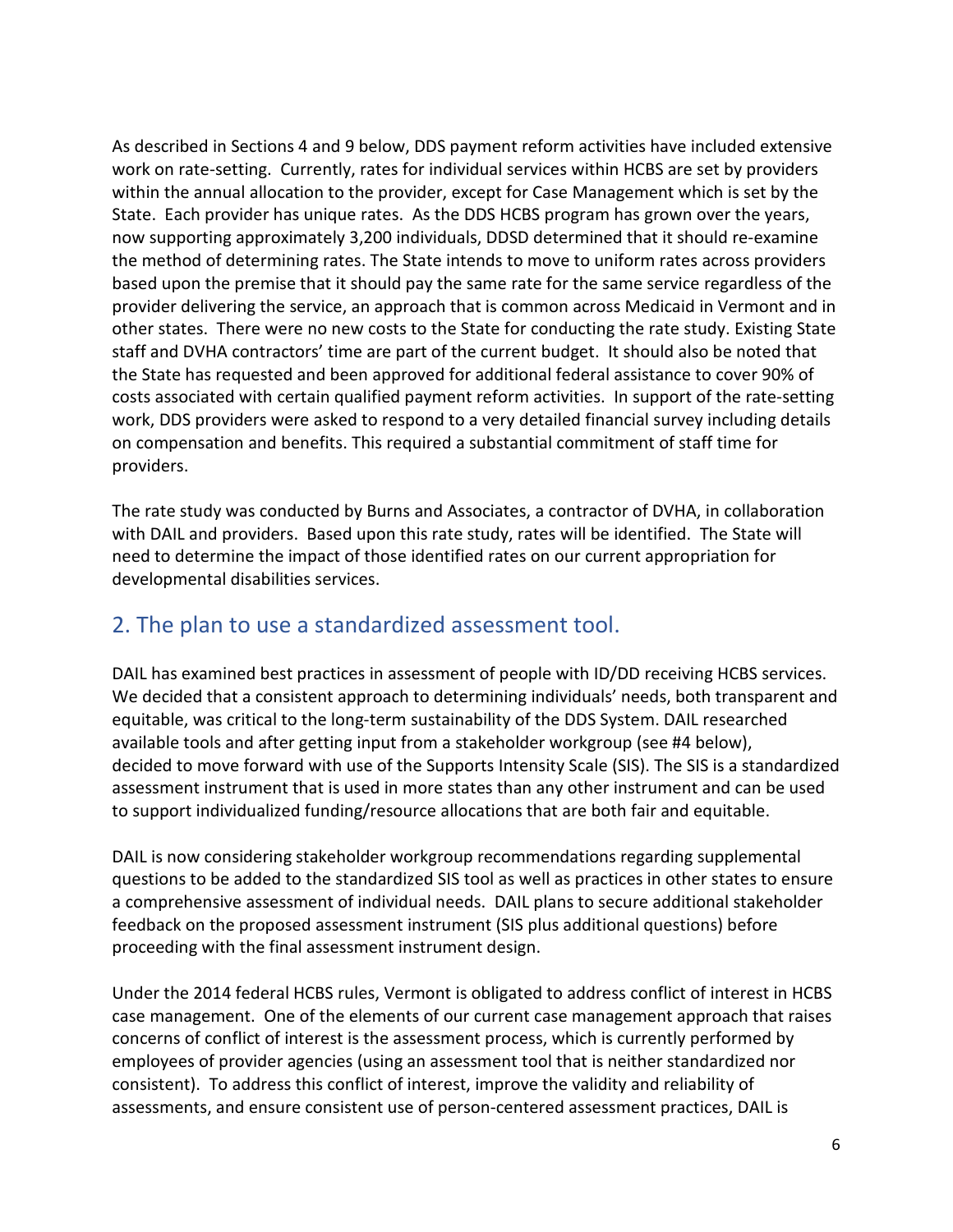currently working with DVHA to develop a Request for Proposals (RFP) to procure independent assessors who will utilize the Supports Intensity Scale (SIS) assessment instrument in assessing the needs of individuals in developmental services.

How the results of assessment will be used in determining individualized funding/resource allocation has not yet been decided. However, the general premise is that people with lower needs are authorized for lower amounts of service and those with higher needs are authorized for higher amounts. The exact resource allocation method cannot be determined until after the state has collected at least six months of reliable encounter data and an initial 500-700 assessments are completed. This information will be used in the design of the final payment model and resource allocation method.

# <span id="page-6-0"></span>3. How the proposed model addresses individualized services and community inclusion.

DAIL remains firmly committed to the delivery of individualized services. Individualized support is one of the principles of service identified in the State's Developmental Disabilities (DD) Act. In addition, HCBS services are subject to the federal Centers for Medicare and Medicaid Services (CMS) HCBS rules that specifically require individualized person-centered service plans. A specific payment model has not yet been selected; however, the options currently being discussed all include a person-centered planning process which leads to an individualized plan of services. For the models under discussion, we anticipate that a new payment model may reduce or eliminate some barriers that may limit individual choice. Thus, we anticipate that a new payment model may increase each person's choice and control in designing her/his individualized service plan.

DAIL remains committed to community inclusion as a value, practice, and outcome; it is one of our most foundational values. Community inclusion is also one of the principles identified in the DD Act and a requirement of the federal HCBS rules. We will not support any model that does not support and facilitate community inclusion. The current available categories of support will remain available within HCBS and continue to require community inclusion. We anticipate that a new payment model may increase each person's ability to pursue community inclusion under her/his own choice and control, through her/his individualized service plan.

# <span id="page-6-1"></span>4. Stakeholder engagement, including how their feedback was incorporated into the plan.

The DDS Payment Reform project has an Advisory Committee and three workgroups dedicated to addressing the various components of the project: a Standardized Needs Assessment workgroup, an Encounter Data workgroup and a Payment Model workgroup. There is a DDS Payment Reform team which includes staff from the Department of Disabilities, Aging and Independent Living (DAIL) and the Department of Vermont Health Access (DVHA). In addition to the State team, there are also representatives from DDS provider agencies, individuals in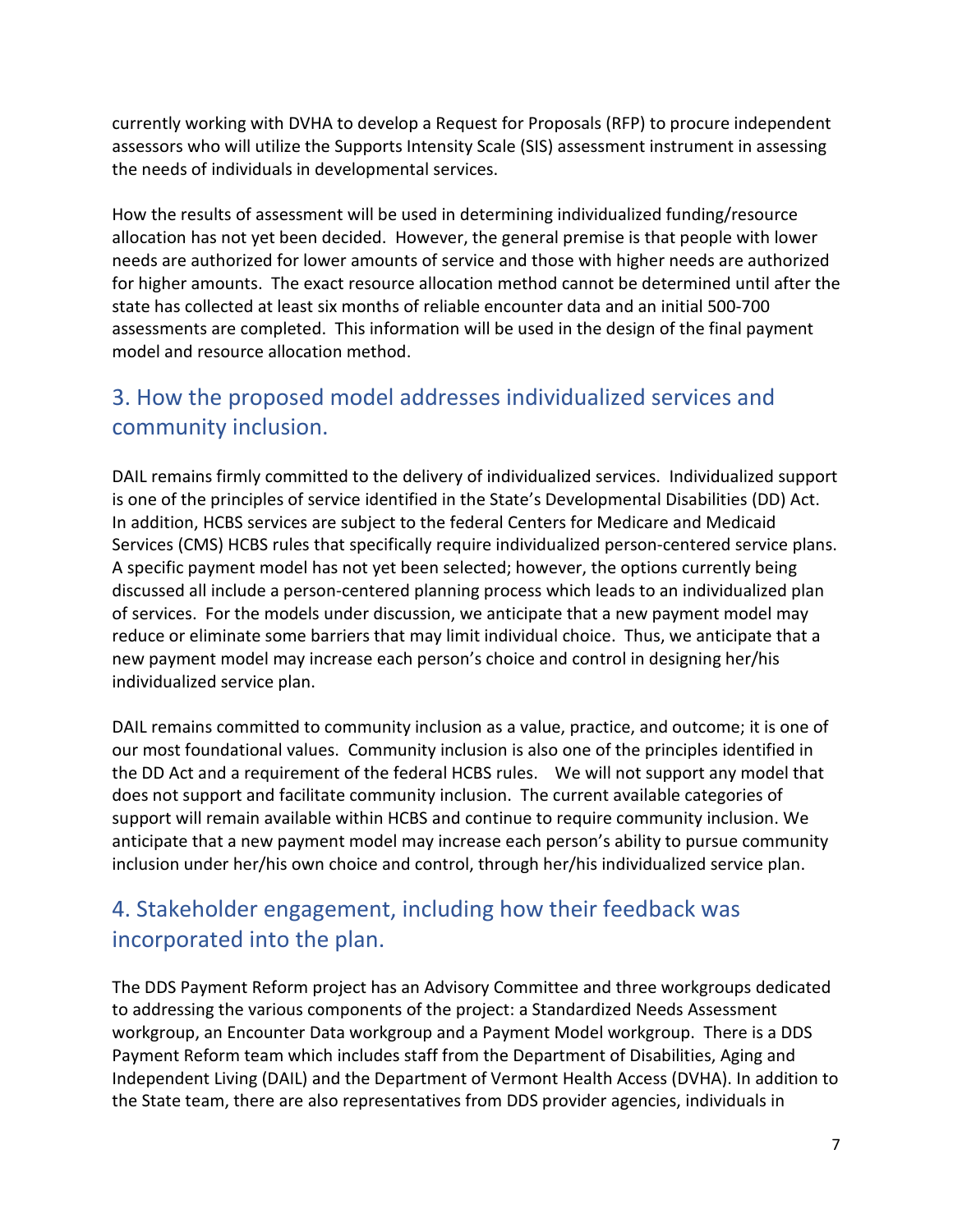service and family members, the Vermont DD Council and other advocacy organizations represented on the Advisory Committee and each of the workgroups. In total, there are 31 stakeholders outside of state government providing ongoing input on the design of the future payment model. The Advisory Committee has been meeting approximately every 6 weeks since January 2018 and the workgroups have been meeting approximately every two weeks since the fall of 2018.

There have also been additional forums and meetings for a broader group of stakeholders to learn about the direction of the project, to ask questions, to express concerns or to provide specific input. For example, there were two open forums in the spring of 2019 regarding the project. Members of the DAIL leadership have gone out to a variety of groups and venues to provide updates and gather input.

Ongoing monthly updates are provided to the DDSD State Program Standing Committee. Periodic updates have been provided to the DAIL Advisory Committee. Updates are provided and feedback sought at the monthly meeting with Developmental Disabilities Services Agency Directors' meeting. The DAIL Commissioner provides updates to the providers' Executive Directors' meetings.

DAIL is committed to robust and meaningful stakeholder engagement and input for our payment reform activities. Stakeholder engagement has presented some challenges as the project has evolved. Some of the information is very complex, detailed and can be challenging to explain. There can be different levels of interest in the details dependent on the interest of the stakeholder. DAIL has occasionally struggled to provide complex materials in a manner that is accessible for all. After receiving feedback from some stakeholders, we reached out to partners representing individuals and families for assistance to ensure our information is more accessible. We remain committed to seeking additional ways of improving our engagement to support all interested parties in having a voice. Some specific examples of the use of stakeholder feedback follows below:

- In September of 2018, the Advisory Committee was asked for advice on the criteria the state should use in selecting an assessment tool. They also identified some pros and cons of the current "home grown" assessment tool used in VT. In November 2018, a separate Standardized Needs Assessment workgroup was formed and began meeting to advise the department on standardizing the needs assessment process.
- The State determined it would put out a Request for Proposal (RFP) for a standardized assessment tool. The RFP included specific criteria for selecting a tool. The criteria were informed by the advice of the Advisory Committee and Needs Assessment workgroup.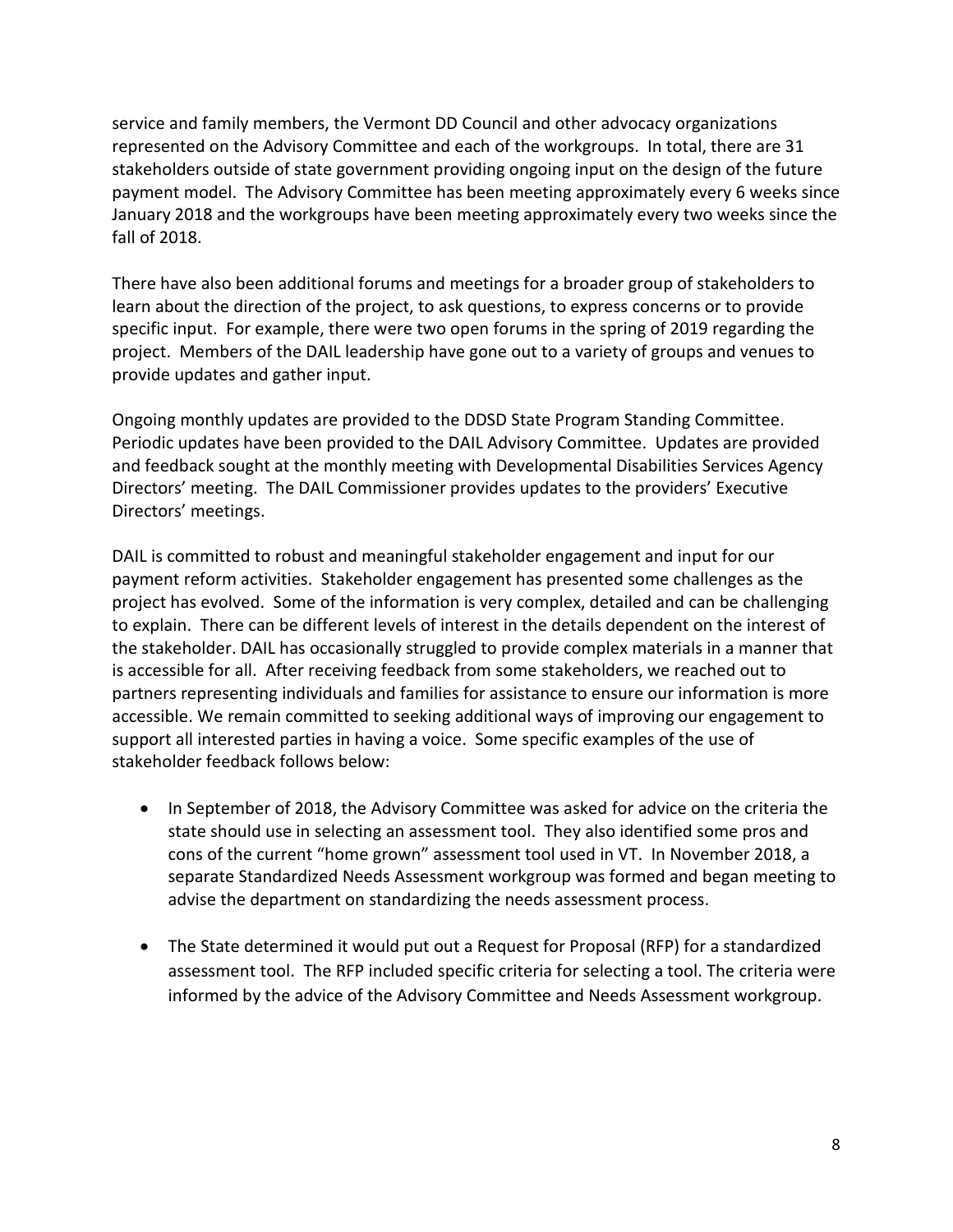- The Standardized Needs Assessment workgroup more recently has been providing recommendations to the State on additional questions to be added to the information collected from the SIS to ensure a comprehensive assessment tool and process.
- As part of a broad stakeholder engagement to address solutions to conflict of interest in case management, the question was posed regarding whether State staff or a contractor of the State should complete needs assessments. Although there were varying opinions amongst stakeholders, most of the commenters indicated that the State should contract with an outside organization to complete needs assessments. Considering that feedback, the State has decided to move forward with issuing an RFP for an independent organization to complete needs assessments.
- An Encounter Data workgroup was formed and began meeting in the fall of 2018. This workgroup includes representatives from the providers, but not other stakeholders, as reporting of encounter data is essentially an agency administrative function. This workgroup has participated in developing encounter data codes for reporting of services in the Medicaid Management Information System (MMIS), and in planning for the implementation of encounter data workstreams between the providers and the MMIS. The providers have provided feedback on the selection of codes as well as procedures for reporting encounters. The provider feedback has been invaluable in designing workable solutions.
- A rate study was conducted by Burns and Associates, a DVHA contractor, to help establish uniform rates that the state should pay for services. Stakeholders have been actively involved in the rate-setting work. All DDS providers responded to a survey to determine their current costs for the delivery of each service, such as direct support workers' wages, benefits, and billable time; staffing ratios; travel; and agency overhead. This information along with research of other available data to inform the development of the rate models, including cross-industry wage and benefit standards, was used to support a cost analysis that informs consistent uniform statewide reimbursement rates for each service.
- Based on this work, detailed rate models were developed. The proposed rate models were released for public comment in June 2019. DDSD and Burns & Associates presented the proposals in separate meetings for providers and other stakeholders. Interested parties were given more than one month to submit written comments. Comments were received from Vermont Care Partners, which represent providers, the Vermont Developmental Disabilities Council, Green Mountain Self-Advocates, and several individual stakeholders.
- DAIL produced a written response to the comments and a revised rate model proposal on December 17, 2019. In response to the public comments, DDSD has made a number of changes to the proposed rates including increased wage assumptions for direct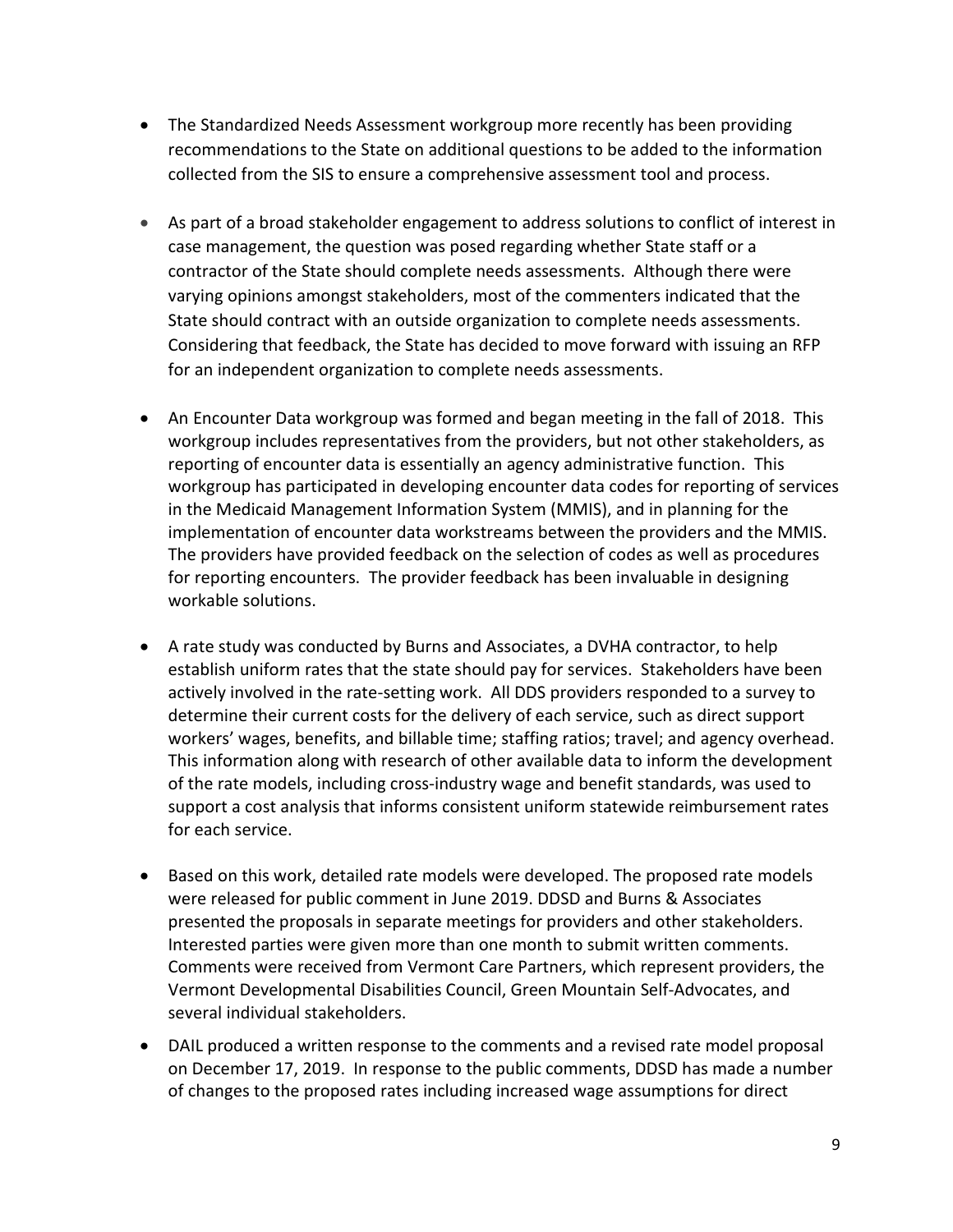support professionals, increased health benefit costs to reflect family vs employee only plans, changing case management from a monthly to an hourly unit of service and revising the method of calculating payment to account for absences from residential services.

- A meeting to review the response to comments and revised rate model was held with providers in December and a separate meeting for other stakeholders in planned for early in 2020.
- The Payment Model workgroup began meeting in the fall of 2018. The group has been considering a variety of payment models. Stakeholders have provided input on the criteria that should be used by the State to evaluate models and assisted the State in using that criteria to begin to evaluate various models. The workgroup is at the point of narrowing down the options and then these few will be taking out to stakeholders for their input. The State intends to work with our stakeholder networks on designing the materials to be shared to ensure that the information is accessible.

# <span id="page-9-0"></span>5. A description of how the model works in relation to payment and sustainability of the system and its workforce.

The details and implementation of a new payment model cannot be developed until the State has three elements in place: (1) a standardized assessment, with a representative group of completed assessments (described in Section 2 above); (2) fully functional encounter data reporting, with an adequate 'baseline' of encounter data (described in Section 9 below); and (3) a rate-setting model, for each DDS HCBS service (described in Section 9 below).

While not yet complete, the goals of any new payment model will include fair payment that supports the sustainability of the DDS system and its workforce. We must also note that Vermont demographic trends have created a significant and increasing workforce challenge across DDS HCBS, other DAIL programs and services, other provider systems, and across the Vermont labor market which will potentially impact the ongoing sustainability of the DDS system as it currently exists. It is not clear that payment reform alone would be successful in addressing these workforce challenges in DDS HCBS and our other programs.

### <span id="page-9-1"></span>6. How the model covers the costs of high-needs individuals.

As the model has not yet been developed, we cannot be specific about how a future model will cover the costs of high needs individuals. DAIL is well aware that there are certain number of individuals who have extraordinary needs. Under the models under consideration, budgets will be informed by the level of needs identified in the standardized needs assessment. In addition, there is an understanding that there will need to be an exceptions process for those who have extraordinary needs. The details of the exception process have not yet been determined, but it is a component of the models currently under consideration. In a system that requires designated agencies to meet the needs of all individuals who qualify for HCBS funding and to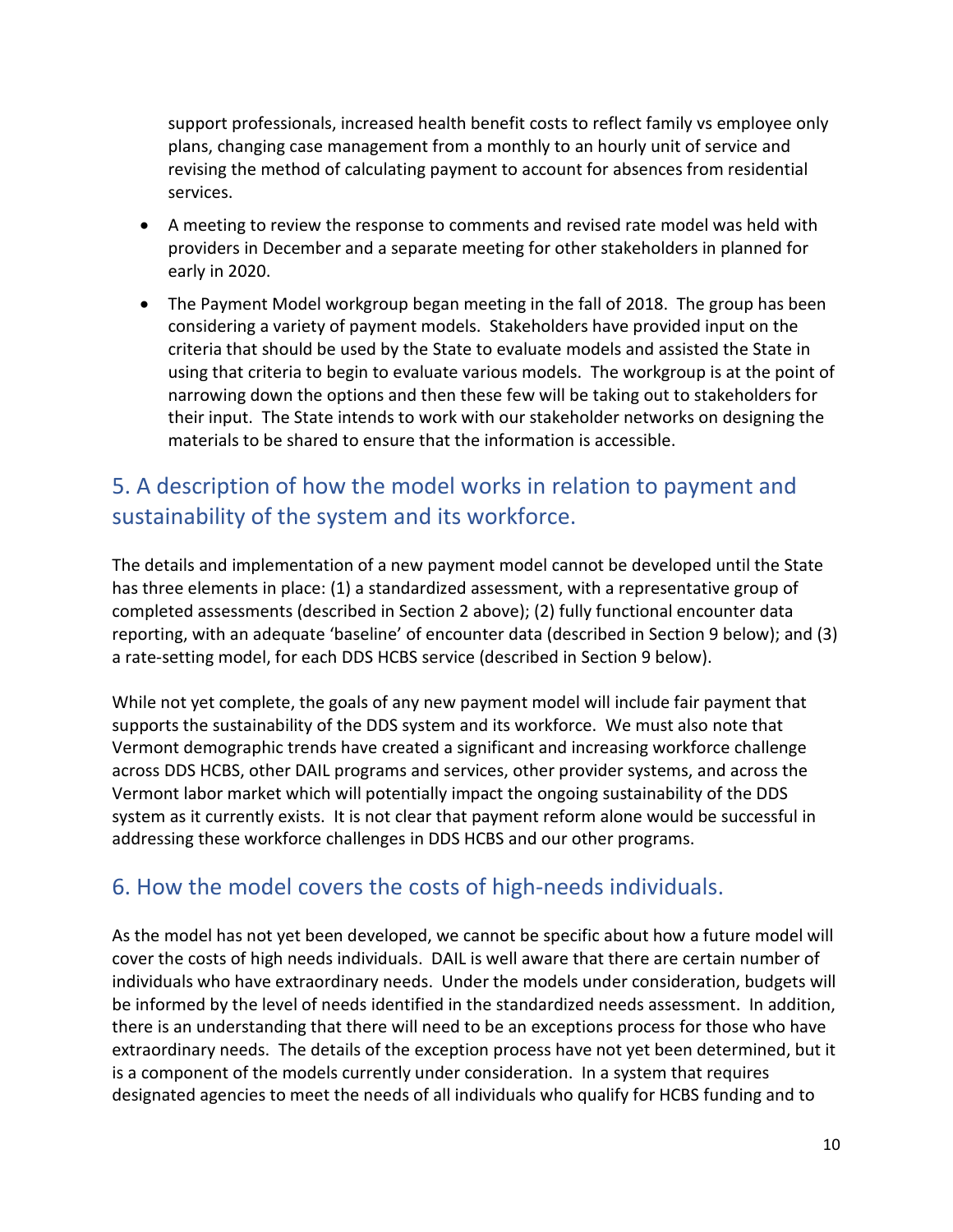support people in the community rather than institutional placements, a mechanism to fund services for people with very high needs is a necessary feature of any payment model design.

### <span id="page-10-0"></span>7. The continuation of person-centered care planning and services.

Person-centered planning and service delivery is addressed in response #3 above.

### <span id="page-10-1"></span>8. Maintaining choice of provider, service management, and service options.

Maintaining choice of provider, service management and service options has been part of the success criteria for the project since its inception. There are several components under consideration that may support expanded choice. One is the possible solution to the conflict of interest in case management which offers a choice of case management providers, if approved by CMS.

There are no proposed changes to the service management or service options currently available under HCBS. People will still be able to choose to receive their services from an agency or manage some or all of their services. There are no changes proposed regarding the categories of service currently available.

As noted in response #3 above, while a payment model has not yet been designed, based upon the models under consideration, we anticipate that a new payment model may reduce or eliminate some barriers on specific services that now limit individual choice. Thus, we anticipate that a new payment model may increase each person's choice and control in designing her/his individualized service plan – including choice of provider, service management, and service options.

# <span id="page-10-2"></span>9. How it will hold providers accountable for service expenditures and individual recipient outcomes.

A cornerstone of the payment reform initiative is to ensure complete encounter data reporting for all DDS services that are provided. This will bring DDS service providers into compliance with the recommendations of the 2014 State Auditor [report](https://auditor.vermont.gov/sites/auditor/files/files/reports/performance-audits/Final-DA-report-II10.31.2014.pdf) ("Develop a mechanism to determine the extent to which clients are receiving services, including the number, types, and frequency, for which DAIL is paying an inclusive rate to the DAs.") The encounter data will be the vehicle for accountability for DDS service expenditures in the aggregate, for each agency, and for each individual service plan. The current timeframe for agencies to begin submission of encounter data to MMIS is January 2020. The State will be monitoring submissions and providing technical assistance to assist agencies coming into compliance with this requirement. Initially encounter data will be used for developing the payment model, but once the payment